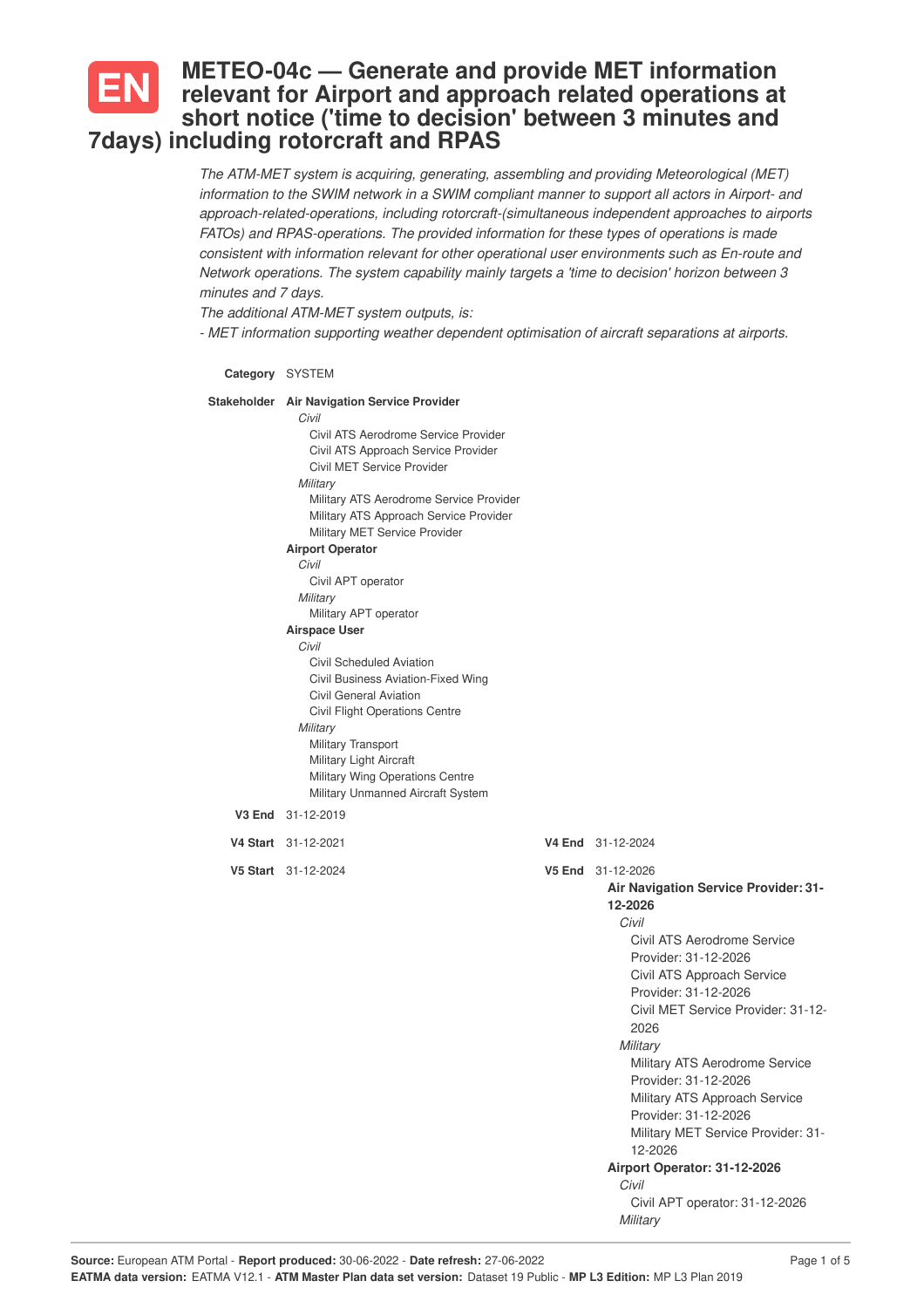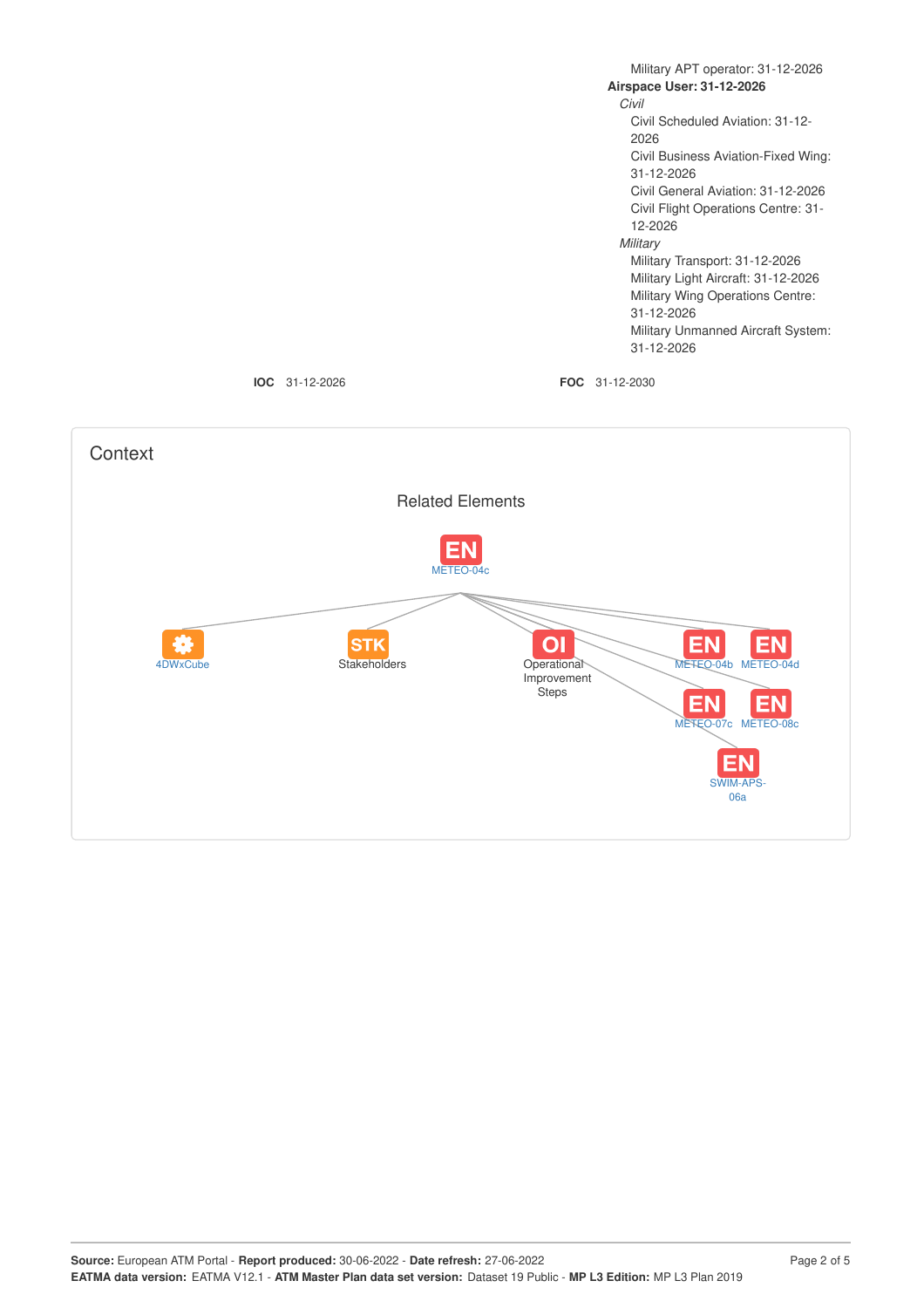| Code          |                     |  | Benefits start date (IOC) - Full benefit date (FOC)                           |   |  |                |                |           |  |  |  |  |  |  |
|---------------|---------------------|--|-------------------------------------------------------------------------------|---|--|----------------|----------------|-----------|--|--|--|--|--|--|
|               |                     |  | 15 16 17 18 19 20 21 22 23 24 25 26 27 28 29 30 31 32 33 34 35 36 37 38 39 40 |   |  |                |                |           |  |  |  |  |  |  |
|               | METEO-04c           |  |                                                                               | 盒 |  | V <sub>4</sub> | V <sub>5</sub> | IOC - FOC |  |  |  |  |  |  |
| ≙             | AO-0107             |  |                                                                               |   |  |                |                |           |  |  |  |  |  |  |
| $\triangle$   | AO-0311             |  |                                                                               |   |  |                |                |           |  |  |  |  |  |  |
| ≙             | AO-0505-B           |  |                                                                               |   |  |                |                |           |  |  |  |  |  |  |
| ≙             | AO-0825             |  |                                                                               |   |  |                |                |           |  |  |  |  |  |  |
| $\triangleq$  | AO-0826             |  |                                                                               |   |  |                |                |           |  |  |  |  |  |  |
| $\triangle$   | AOM-0702-B          |  |                                                                               |   |  |                |                |           |  |  |  |  |  |  |
| $\triangleq$  | AOM-0705-B          |  |                                                                               |   |  |                |                |           |  |  |  |  |  |  |
| €             | AOM-0806            |  |                                                                               |   |  |                |                |           |  |  |  |  |  |  |
| $\triangleq$  | AOM-0807            |  |                                                                               |   |  |                |                |           |  |  |  |  |  |  |
| €             | AUO-0309            |  |                                                                               |   |  |                |                |           |  |  |  |  |  |  |
| $\triangle$   | <b>AUO-0404</b>     |  |                                                                               |   |  |                |                |           |  |  |  |  |  |  |
| $\triangleq$  | IS-0207             |  |                                                                               |   |  |                |                |           |  |  |  |  |  |  |
| $\triangleq$  | <b>MET-0201</b>     |  |                                                                               |   |  |                |                |           |  |  |  |  |  |  |
| ≙             | <b>POI-0008-MET</b> |  |                                                                               |   |  |                |                |           |  |  |  |  |  |  |
| $\triangleq$  | <b>SDM-0206</b>     |  |                                                                               |   |  |                |                |           |  |  |  |  |  |  |
| €             | <b>SDM-0211</b>     |  |                                                                               |   |  |                |                |           |  |  |  |  |  |  |
| $\triangle$   | <b>SDM-0212</b>     |  |                                                                               |   |  |                |                |           |  |  |  |  |  |  |
| $\rightarrow$ | AO-0308             |  |                                                                               |   |  |                |                |           |  |  |  |  |  |  |
| $\rightarrow$ | AO-0316             |  |                                                                               |   |  |                |                |           |  |  |  |  |  |  |
| $\rightarrow$ | AO-0319             |  |                                                                               |   |  |                |                |           |  |  |  |  |  |  |
| $\rightarrow$ | AO-0320             |  |                                                                               |   |  |                |                |           |  |  |  |  |  |  |
| $\rightarrow$ | AO-0321             |  |                                                                               |   |  |                |                |           |  |  |  |  |  |  |
| $\rightarrow$ | AO-0322             |  |                                                                               |   |  |                |                |           |  |  |  |  |  |  |
| $\rightarrow$ | AO-0331             |  |                                                                               |   |  |                |                |           |  |  |  |  |  |  |
| $\rightarrow$ | <b>AUO-0405</b>     |  |                                                                               |   |  |                |                |           |  |  |  |  |  |  |
| $\rightarrow$ | AUO-0406            |  |                                                                               |   |  |                |                |           |  |  |  |  |  |  |
| $\rightarrow$ | <b>AUO-0407</b>     |  |                                                                               |   |  |                |                |           |  |  |  |  |  |  |
| $\rightarrow$ | AUO-0603-B          |  |                                                                               |   |  |                |                |           |  |  |  |  |  |  |
| $\rightarrow$ | IS-0205             |  |                                                                               |   |  |                |                |           |  |  |  |  |  |  |
| $\rightarrow$ | IS-0206             |  |                                                                               |   |  |                |                |           |  |  |  |  |  |  |
| $\rightarrow$ | <b>TS-0301</b>      |  |                                                                               |   |  |                |                |           |  |  |  |  |  |  |
| $\rightarrow$ | <b>TS-0302</b>      |  |                                                                               |   |  |                |                |           |  |  |  |  |  |  |
| $\rightarrow$ | <b>TS-0307</b>      |  |                                                                               |   |  |                |                |           |  |  |  |  |  |  |
| $\rightarrow$ | TS-0313             |  |                                                                               |   |  |                |                |           |  |  |  |  |  |  |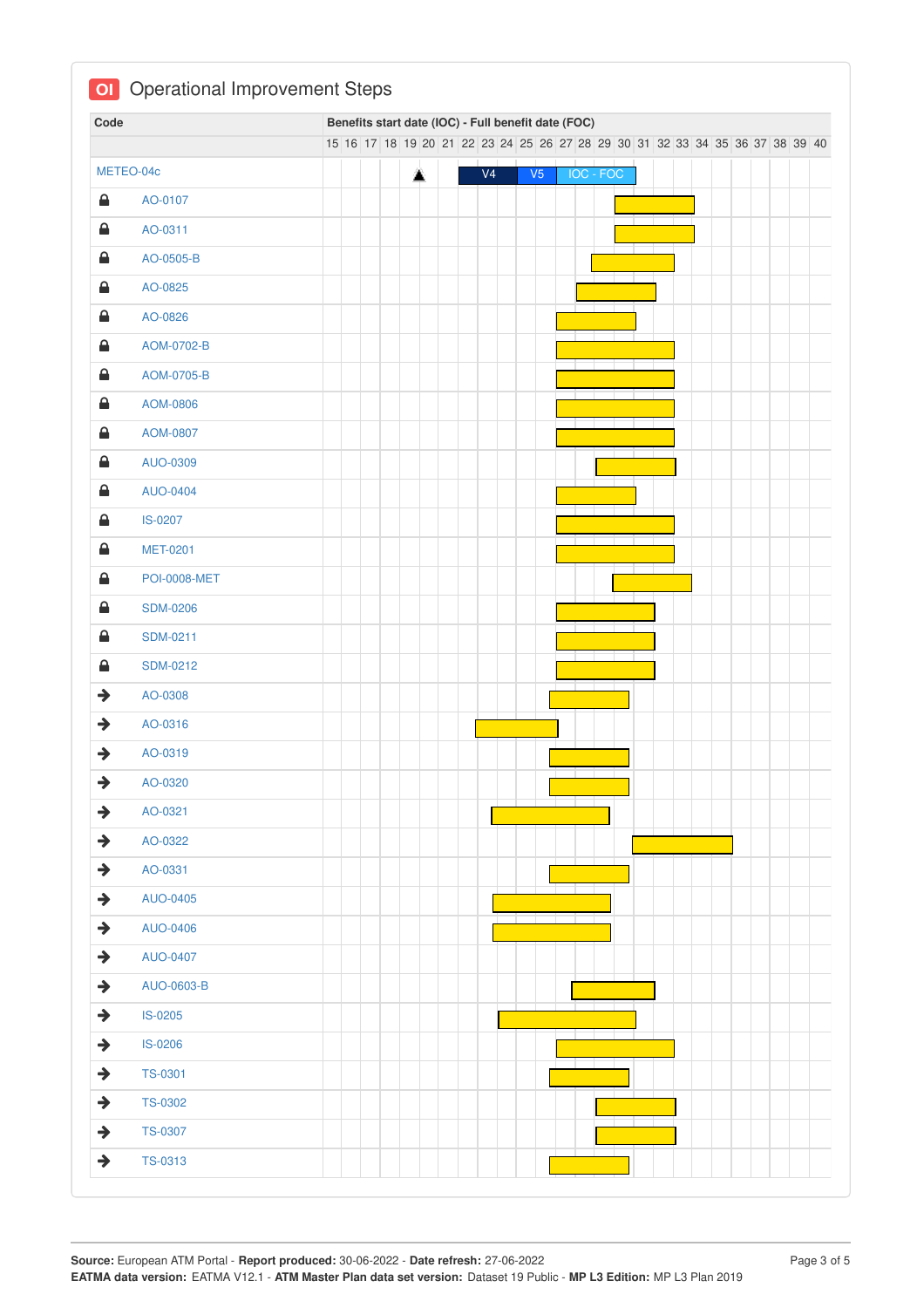| <b>Dependent Enablers</b> |              |                                                                                                                                                            |                           |
|---------------------------|--------------|------------------------------------------------------------------------------------------------------------------------------------------------------------|---------------------------|
| Relationship              | Code         | <b>Title</b>                                                                                                                                               | <b>Related Elements</b>   |
| Has predecessor           | METEO-04b    | Generate and provide MET information services relevant<br>for Airport and final approach related operations (PCP)                                          | STK OI ENDS<br><b>PCP</b> |
| Has successor             | METEO-04d    | Generate and provide MET information relevant for<br>Airport and final approach for at shortest notice (less than<br>3 minutes 'time to decision' horizon) | STK OI EN #               |
| Is synchronised with      | METEO-07c    | Integrated system of infrared and visual cameras to<br>enable automatic detection of LVC                                                                   | STK OI ENDS               |
| Is synchronised with      | METEO-08c    | Integrated system of 3D scanning Doppler X-Band radar<br>and long range Doppler lidar for all-weather wind<br>monitoring                                   | STK OI ENDS               |
| Deployed with             | SWIM-APS-06a | <b>Provision of Airport Ground Sensor Meteorological</b><br><b>Information Services</b>                                                                    | OI EN DS                  |

## **PCP PCP Elements: No associated data**

| <b>Stakeholders</b><br><b>STK</b> |                                             |                         |
|-----------------------------------|---------------------------------------------|-------------------------|
| Code                              | <b>Title</b>                                | <b>Related Elements</b> |
| ANSP                              | Air Navigation Service Provider             | <b>EN</b>               |
| <b>ANSP-CIV-AERO</b>              | <b>Civil ATS Aerodrome Service Provider</b> | 스츄<br><b>EN</b>         |
| ANSP-CIV-APP                      | <b>Civil ATS Approach Service Provider</b>  |                         |
| ANSP-CIV-MET                      | <b>Civil MET Service Provider</b>           | _여                      |
| <b>ANSP-MIL-AERO</b>              | Military ATS Aerodrome Service Provider     | <b>EN</b><br>스츄         |
| ANSP-MIL-APP                      | Military ATS Approach Service Provider      | <b>EN</b>               |
| ANSP-MIL-MET                      | <b>Military MET Service Provider</b>        | EN 2*                   |
| AO                                | Airport Operator                            | <b>EN</b>               |
| <b>AP-OPR-CIV</b>                 | Civil APT operator                          | 스차<br>EN.               |
| <b>AP-OPR-MIL</b>                 | Military APT operator                       | EN 2*                   |
| AU                                | Airspace User                               | <b>EN</b>               |
| <b>AU-CIV-BA-F</b>                | <b>Civil Business Aviation-Fixed Wing</b>   | <b>EN</b>               |
| <b>AU-CIV-FOC</b>                 | <b>Civil Flight Operations Centre</b>       | <b>EN</b>               |
| <b>AU-CIV-GA</b>                  | <b>Civil General Aviation</b>               | <b>EN</b>               |
| <b>AU-CIV-SA</b>                  | <b>Civil Scheduled Aviation</b>             | 忌弊<br><b>EN</b>         |
| <b>AU-MIL-L</b>                   | <b>Military Light Aircraft</b>              | EN.                     |
| AU-MIL-T                          | <b>Military Transport</b>                   |                         |
| <b>AU-MIL-RPAS</b>                | <b>Military Unmanned Aircraft System</b>    |                         |
| <b>AU-MIL-W</b>                   | <b>Military Wing Operations Centre</b>      |                         |

Standards: No associated data